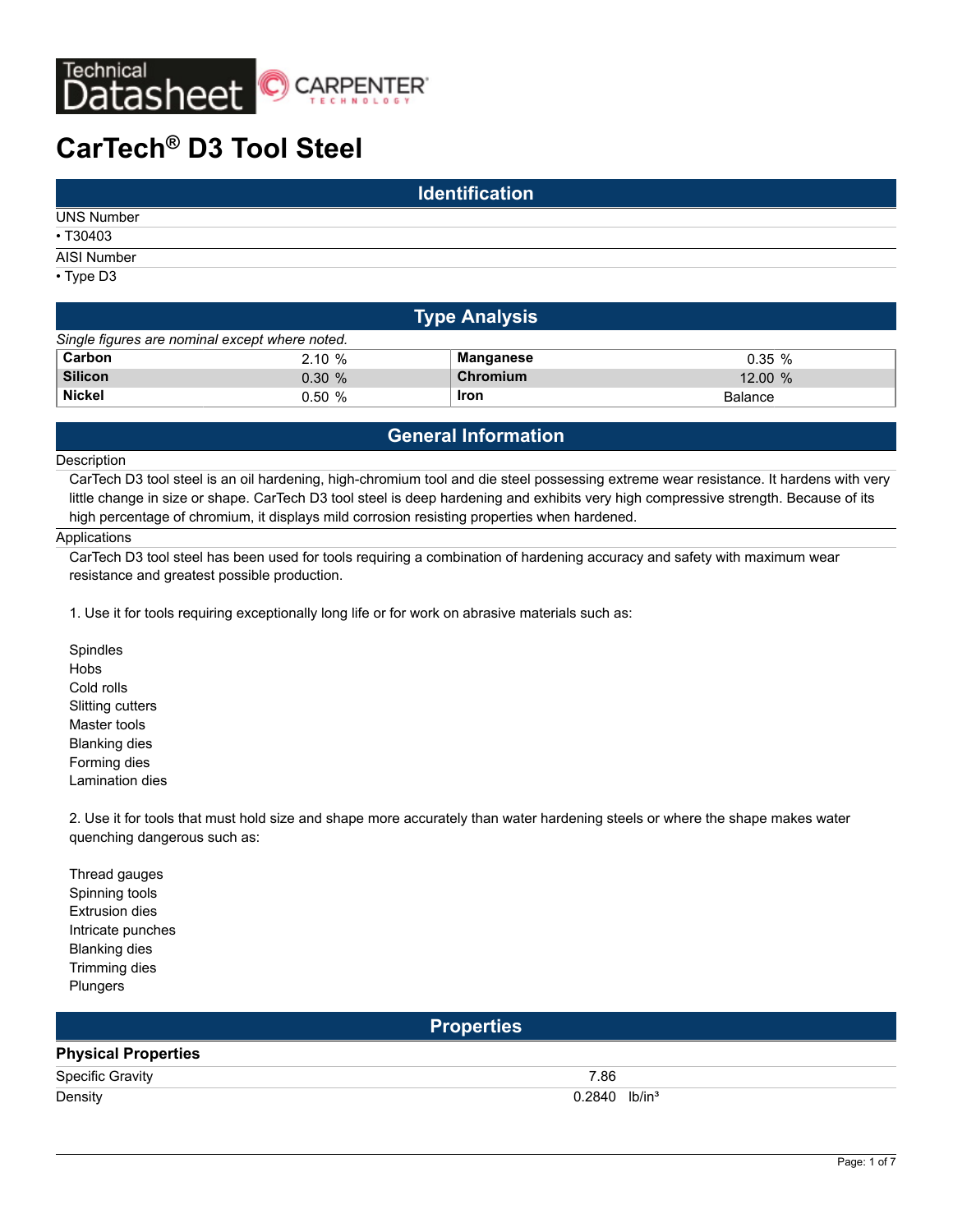| Mean CTE     |                                           |
|--------------|-------------------------------------------|
| 68 to 212°F  | 5.93 $\times$ 10 $\cdot$ in/in/ $\cdot$ F |
| 68 to 392°F  | 6.45 $\times$ 10 $\cdot$ in/in/ $\cdot$ F |
| 68 to 572°F  | 6.73 $\times$ 10 $\cdot$ in/in/ $\cdot$ F |
| 68 to 752°F  | 6.89 $\times$ 10 $\cdot$ in/in/ $\cdot$ F |
| 68 to 932°F  | 7.09 $\times$ 10 $\cdot$ in/in/ $\cdot$ F |
| 68 to 1112°F | 7.14 $\times$ 10 $\cdot$ in/in/ $\cdot$ F |
| 68 to 1292°F | 7.21 $\times$ 10 $\cdot$ in/in/ $\cdot$ F |
| 68 to 1382°F | 7.26 $\times$ 10 $\cdot$ in/in/ $\cdot$ F |

#### Mean coefficient of thermal expansion

The following figures are the average coefficients between room temperature and the specified elevated temperature. They represent material in the annealed condition and the dimensions are in in/in/° temperature.

| Temperature |         | $104$ <sup>e</sup> F | $10^{4}$ C |
|-------------|---------|----------------------|------------|
| 68°F to     | 20°C to |                      |            |
| 212         | 100     | 5.93                 | 10.7       |
| 392         | 200     | 6.45                 | 11.6       |
| 572         | 300     | 6.73                 | 12.1       |
| 752         | 400     | 6.89                 | 12.4       |
| 932         | 500     | 7.09                 | 12.8       |
| 1112        | 600     | 7.14                 | 12.9       |
| 1292        | 700     | 7.21                 | 13.0       |
| 1382        | 750     | 7.26                 | 13.1       |

Modulus of Elasticity  $(E)$  30.0 x 10 <sup>3</sup> ksi





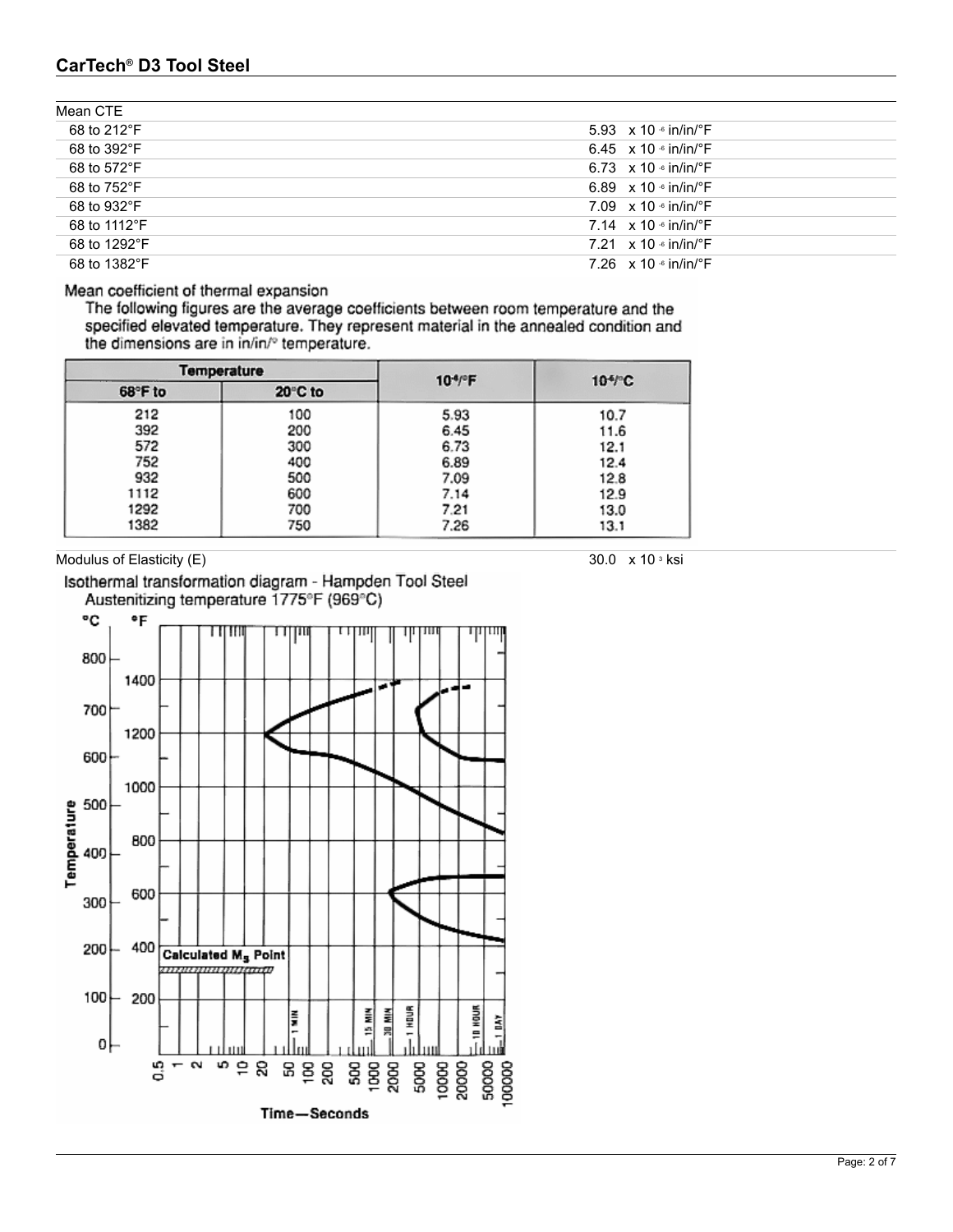#### **Typical Mechanical Properties**

High-carbon, high-chromium steels such as Hampden tool steel achieve their excellent wear resistance because of a chemical balance which renders them notch sensitive and low in ductility.

Meaningful tensile data are unavailable, but practical experience indicates that compressive load in excess of 400 ksi (2758 MPa) can be withstood if evenly applied at low rates of loading.

#### Typical Unnotched Izod Impact Strength - Hampden Tool Steel



### **Heat Treatment**

#### **Decarburization**

Hampden tool steel, like all high carbon tools steels, is subject to decarburization during thermal processing and precautions must be taken to control this condition. Modern furnaces are available which provide environments designed to minimize decarburization.

#### Normalizing

Normalizing is not recommended and is not necessary after furnace cooling as described in the annealing section.

#### Annealing

For annealing, Hampden tool steel should either be packed in a suitable container, using a neutral packing compound, or placed in a controlled atmosphere furnace. Heat uniformly to 1550/1600°F (843/871°C) and cool very slowly in the furnace at a rate of not more than 20°F (11°C) per hour until the furnace is black. The furnace may then be turned off and allowed to cool naturally. This will produce a maximum hardness of Brinell 255.

#### **Hardening**

Hampden tool steel is extremely sensitive to overheating during hardening. It is therefore very important that care be taken to insure that the hardening temperature is within the recommended range of 1750/1800°F (854/982°C).

If overheated, Hampden tool steel, like other high-carbon, high-chrome tool steels, will not obtain its maximum hardness and will shrink badly. Tools should be soaked at temperature 20 minutes plus 5 minutes per inch of thickness.

Without preheating, place the tool right in the hot furnace and let it heat naturally until it uniformly matches the color of the thermocouple in the furnace. First, heat the salt bath or furnace to 1750/1800°F (854/982°C) and soak 20 minutes plus 5 minutes per inch of thickness, then quench in oil.

Control of decarburization can be accomplished by using any one of the several modern heat treating furnaces designed for this purpose. If endothermic atmospheres are used, a dew point between +20/40°F (-6.7/+4.4°C) is suggested.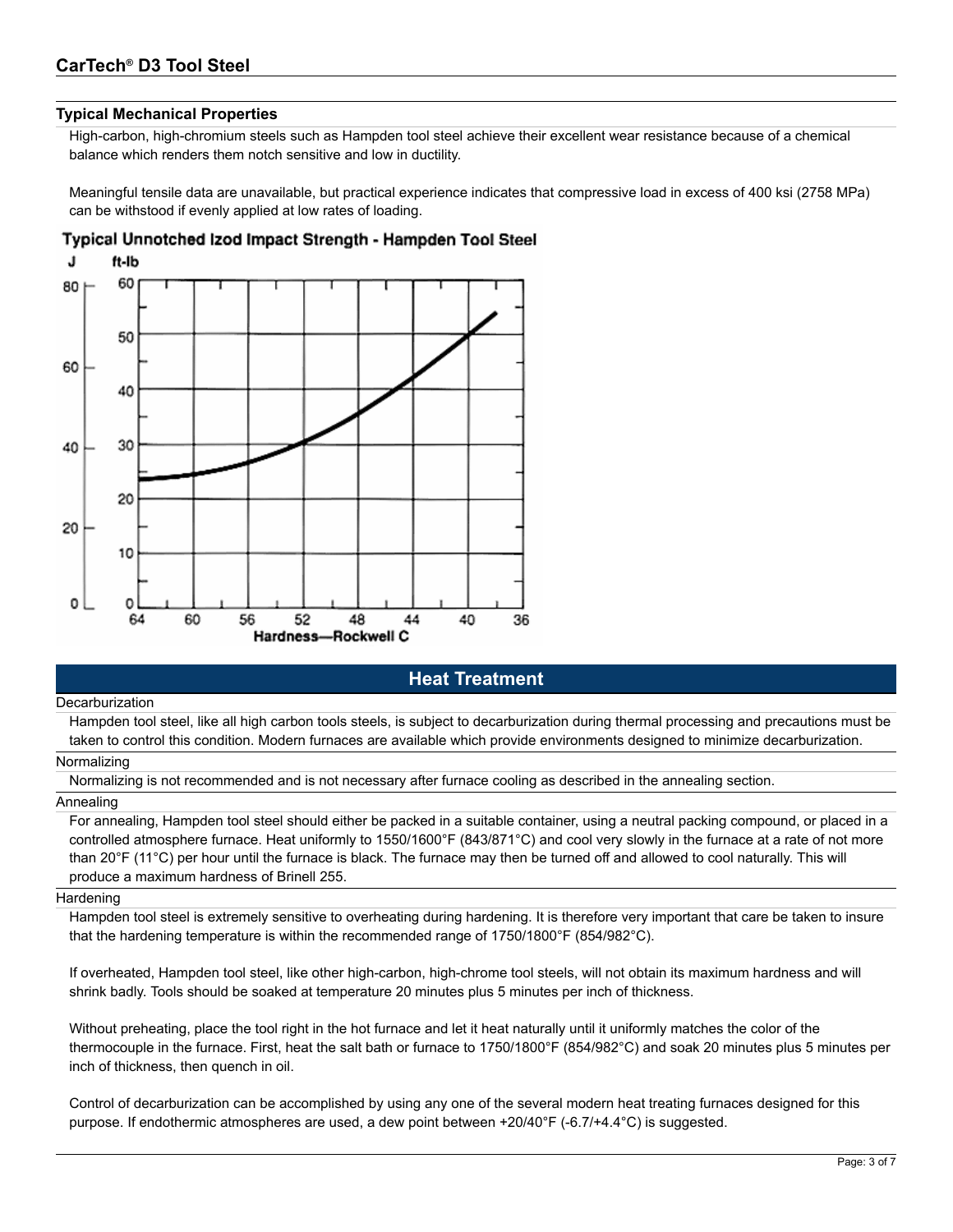In older type manually operated exothermic atmosphere furnaces, an oxidizing atmosphere is required. Excess oxygen of about 4 to 6% is preferred.

If no atmosphere is available, the tool should be pack hardened or wrapped in stainless steel foil to protect its surface.

#### Deformation (Size Change) in Hardening

The hyperlink entitled "Size Change in Hardening" illustrates typical length changes of Hampden tool steel when properly hardened. Note that the length change information is presented in inches per inch of original length.

The graph shows that this alloy can be expected to expand when tempered at temperatures up to  $600^{\circ}$ F (315 $^{\circ}$ C) but shrink when tempered between 600 and 850°F (315 and 454°C). It expands about .0003 inches/inch when tempered at 400°F (204°C) but shrinks about .0003 inches/inch when tempered at 800°F (427°C).

Remember that tool steels hold size best when quenched from the proper hardening temperature. If overheated, they tend to show shrinkage after tempering. Hampden tool steel is particularly sensitive to this problem and therefore should never be hardened from a temperature above 1825°F (996°C). The temperatures used to develop this data are noted on the graph.

#### Size Change in Hardening - Hampden Tool Steel

1" (25.4 mm) diameter specimens oil quenched from 1775°F (969°C) and tempered 1 hour at temperature.



Stress Relieving

To relieve machining stresses for greater accuracy in hardening - first, rough machine, then heat to a temperature of 1200/1250°F (649/677°C) for a minimum of one hour at temperature and cool slowly - then finish machine.

#### **Tempering**

The effect of tempering at various temperatures after oil quenching from 1775°F (969°C) is illustrated in the hyperlink titled "Effect of Tempering Temperature on Hardness."

To secure maximum hardness and wear resistance with fair toughness, temper at 400°F (204°C). Considerably greater ductility with some sacrifice in hardness can be achieved by tempering at 800°F (427°C).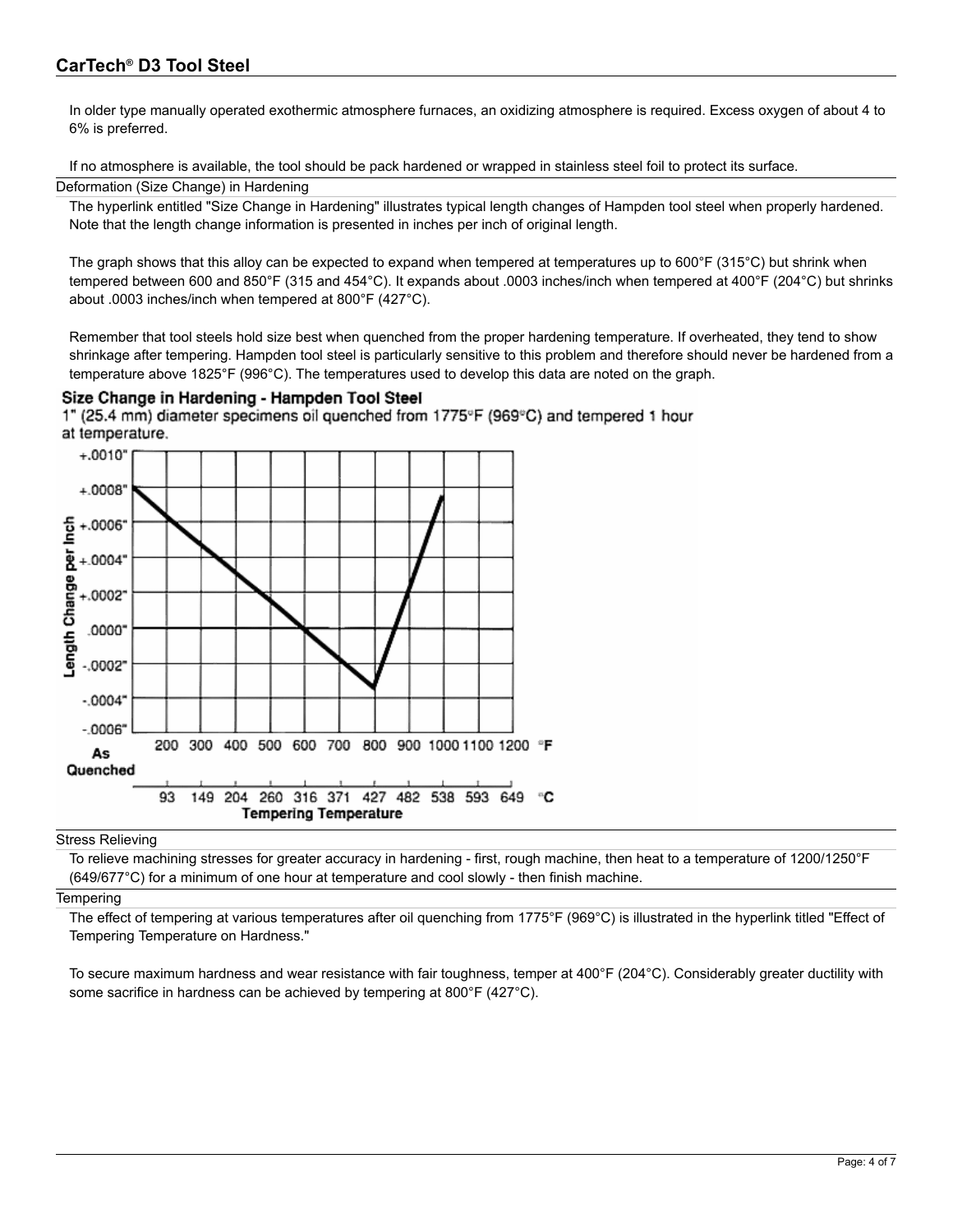### Effect of Tempering Temperature on Hardness - Hampden Tool Steel

Specimens oil quenched from 1775°F (969°C) and tempered at indicated temperature.

|      | <b>Tempering</b><br>Temperature | Rockwell C<br><b>Hardness</b> | Equivalent<br>Scieroscope |
|------|---------------------------------|-------------------------------|---------------------------|
| ۰F   | ٠c                              |                               |                           |
|      | As Hardened                     | 65/66                         | 94                        |
| 200  | 93                              | 64/66                         | 93                        |
| 300  | 149                             | 63/64                         | 90                        |
| 400  | 204                             | 62/63                         | 88                        |
| 600  | 316                             | 59/60                         | 83                        |
| 800  | 427                             | 58/59                         | 82                        |
| 1000 | 538                             | 51/53                         | 70                        |
| 1200 | 649                             | 37/39                         | 51                        |
| 1300 | 704                             | 32/34                         | 44                        |

### **Workability**

#### Forging

Hampden tool steel forges very much like a high speed steel. Heat slowly and uniformly and forge from a temperature between 1925/2000°F (1052/1093°C).

Do not continue forging below 1700°F (927°C). Reheat as often as necessary. Small, simple forgings can be cooled slowly in lime.

The best practice for large forgings is to place them in a furnace heated to about 1550°F (843°C), soak uniformly at this heat, then shut off the heat and cool the job slowly in the furnace. This is not an anneal. After the forging is cold it must be annealed as indicated in the annealing section.

#### **Machinability**

The machinability of Hampden tool steel may be rated between 35 and 40% of Type W-1 tool steel or about 25 to 30% of B1112.

Following are typical feeds and speeds for Hampden tool steel.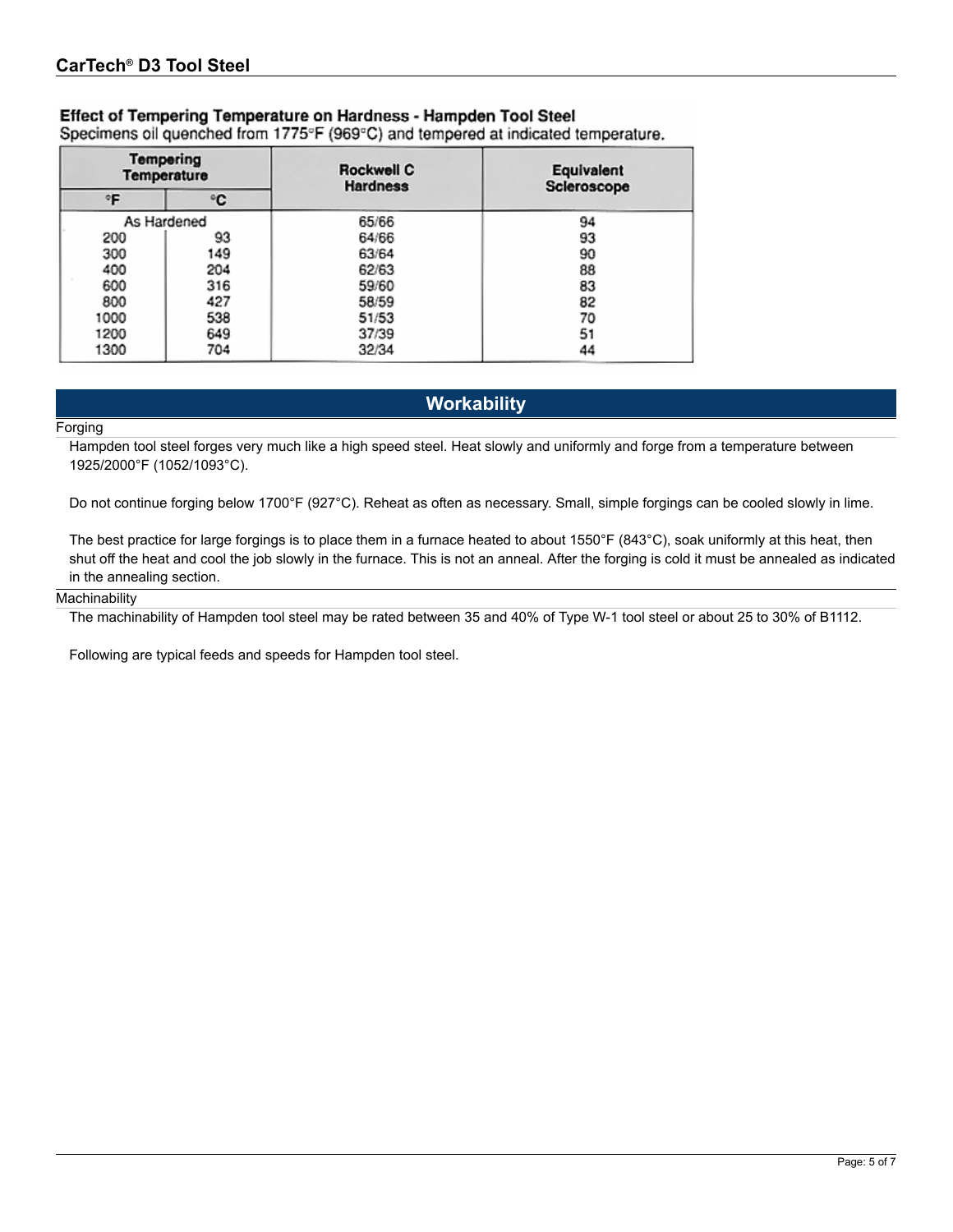#### Turning-Single Point and Box Tools

|                | <b>High-Speed Tools</b> |              |                         |               | Carbide              |              |                         |  |  |
|----------------|-------------------------|--------------|-------------------------|---------------|----------------------|--------------|-------------------------|--|--|
| Depth          |                         |              |                         |               | Speed, fpm           |              |                         |  |  |
| оf<br>Cut, in. | Speed,<br>fpm           | Feed,<br>ipr | Tool<br><b>Material</b> | <b>Brazed</b> | <b>Throw</b><br>Away | Feed,<br>ipr | Tool<br><b>Material</b> |  |  |
| .150           | 45                      | .010         | M-2                     | 160           | 210                  | .010         | $C-6$                   |  |  |
| 025            | 60                      | .005         | M-3                     | 210           | 250                  | .005         | $C-7$                   |  |  |

#### Turning-Cut-Off and Form Tools

| Feed, ipr                                             |      |      |                         |       |       |           |       |       |
|-------------------------------------------------------|------|------|-------------------------|-------|-------|-----------|-------|-------|
| <b>Cut-Off Tool</b><br>Speed,<br>Width, Inches<br>fpm |      |      | Tool<br><b>Material</b> |       |       |           |       |       |
|                                                       | 1/16 | 1/B  | 1/4                     | 1/2   |       | $1 - 1/2$ | 2     |       |
| 45                                                    | .001 | .001 | .0015                   | .0015 | .001  | .0007     | .0007 | M-2   |
| 145                                                   | .002 | .002 | 003                     | .0025 | .0015 | .0015     | .0015 | $C-6$ |

#### Drilling

|               | Feed, ipr                            |     |     |     |      |      |           |                         |                 |  |
|---------------|--------------------------------------|-----|-----|-----|------|------|-----------|-------------------------|-----------------|--|
| Speed,<br>fpm | <b>Nominal Hole Diameter, Inches</b> |     |     |     |      |      |           |                         |                 |  |
|               | 1/16                                 | 1/8 | 1/4 | 1/2 | 3/4  |      | $1 - 1/2$ | $\overline{\mathbf{2}}$ | <b>Material</b> |  |
| 30            | .001                                 | 001 | 003 | 005 | .007 | .008 | .010      | .012                    | M-42            |  |

#### Reaming

| <b>High-Speed Tool</b>                   |      |      |           |      |           |      | <b>Carbide Tool</b>     |               |                         |
|------------------------------------------|------|------|-----------|------|-----------|------|-------------------------|---------------|-------------------------|
|                                          |      |      | Feet, ipr |      |           |      |                         |               |                         |
| Speed,<br>Reamer Diameter, Inches<br>fpm |      |      |           |      |           |      | Tool<br><b>Material</b> | Speed,<br>fpm | Tool<br><b>Material</b> |
|                                          | 1/B  | 1/4  | 1/2       |      | $1 - 1/2$ | 2    |                         |               |                         |
| 25                                       | .002 | .003 | .005      | .007 | .010      | .012 | M-7                     | 80            | $C-2$                   |

#### Milling-End Peripheral

|                                                |    | <b>High-Speed Tools</b> |                                |      |       |                         |                       | <b>Carbide Tools</b> |                  |     |               |       |                                |  |  |                 |
|------------------------------------------------|----|-------------------------|--------------------------------|------|-------|-------------------------|-----------------------|----------------------|------------------|-----|---------------|-------|--------------------------------|--|--|-----------------|
| <b>Depth</b><br>of<br>Speed,<br>Cut In.<br>fpm |    | Feed-Inches per tooth   |                                |      |       |                         | Feed-Inches per tooth |                      |                  |     | Tool          |       |                                |  |  |                 |
|                                                |    |                         | <b>Cutter Diameter, Inches</b> |      |       | Tool<br><b>Material</b> |                       |                      |                  |     | Speed.<br>fpm |       | <b>Cutter Diameter, Inches</b> |  |  | <b>Material</b> |
|                                                |    | 1/4                     | 1/2                            | 3/4  | $1-2$ |                         |                       | 1/4                  | 1/2              | 3/4 | $1 - 2$       |       |                                |  |  |                 |
| 050                                            | 55 | .001                    | .002                           | .003 |       | $.004$ $ M-2; M-7 $     | 200                   |                      | .0015 .0025 .004 |     | .005          | $C-6$ |                                |  |  |                 |

#### Broaching

| Speed, fpm | Chip Load, Inches per tooth | <b>Tool Material</b> |
|------------|-----------------------------|----------------------|
|            | .002                        | M-42                 |

#### Additional Machinarbility CN diesy

|                           |           |        |                |               | Figures used <b>pneelLmetelHegepvel p</b> perations are average. On certain work, the nature of the part may require adjustment of speeds |
|---------------------------|-----------|--------|----------------|---------------|-------------------------------------------------------------------------------------------------------------------------------------------|
|                           |           |        |                |               | and feeds <b>Material + has the is developed</b> for best production PESdits with optimum tool he Speeds and feeds should be increased or |
| decreased in small steps. | $3/4 - 2$ | Over 2 | Strokes/Minute | Inches/Stroke |                                                                                                                                           |
| Grinding and Polishing    |           |        |                | nne           |                                                                                                                                           |

Hampden tool steel, designed primarily to resist wear and abrasion, should be expected to present some difficulty in grinding after hardening. Soft wheels with the largest possible grain size, consistent with the finish required, should be used. Light cuts and the use of generous amounts of coolant will minimize the danger of grinding damage. It is advisable to consult grinding wheel manufactures<br>for all on specific scalings to the data of the danger of grinding damage. It is advisable for ald on specific problems.  $6$ 4 .003

Figures used for all metal removal operations are average. On certain work, the nature of the part may require adjustment of speeds and feeds. Each job has to be developed for best production results with optimum tool life. Speeds and feeds should be increased or decreased in small steps.